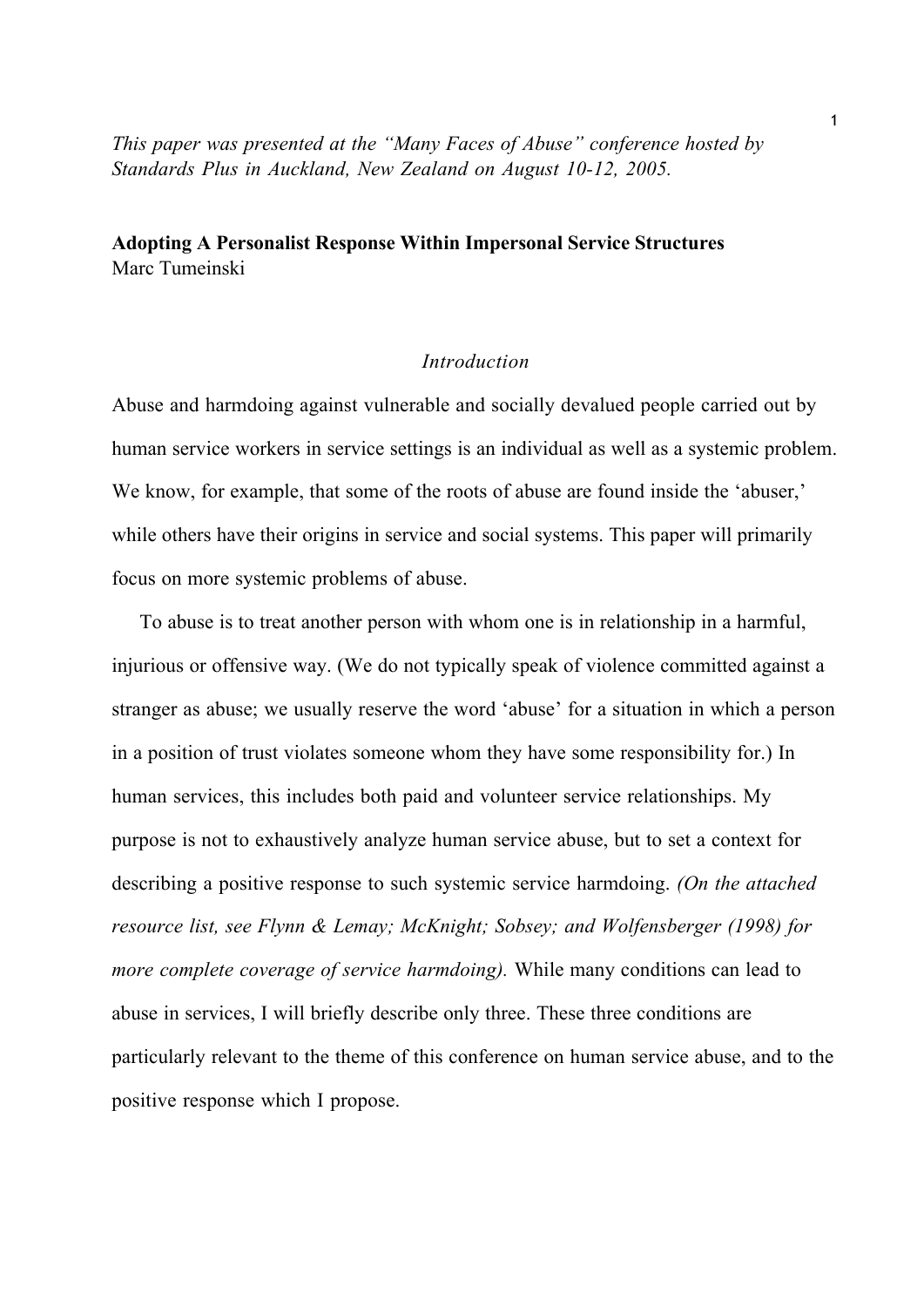### *Conditions which can lead to systemic human service abuse*

A **first** condition for service abuse is when a human service program or system becomes increasingly formalized and bureaucratized. A common dynamic is for organizations to become larger, more complex and more stratified over time. Signs of this process within an agency or program can include an overabundance of policies, committees, regulations, organizational layers, and so on.

One likely result of this formalization in human services is that a bureaucratic mindset takes over the 'time and mind' of its employees. Support for accessing typical social resources such as family, friends, schools, jobs, neighborhoods, and communities gets driven out of sight. Use of common approaches such as effective teaching, bridge-building among different concerned parties, offering positive role models, and holding high expectations for the growth and development of individuals gets driven out of mind. Instead what becomes paramount is bureaucratic considerations: doing paperwork; avoiding liability; following agency procedures; determining who is in control and who makes decisions; and so on. *(See Kendrick for more on human service bureaucracy*). Such a reversal of priorities often contributes to the condition described next; indeed, these three conditions do often overlap.

A **second** condition for systemic abuse occurs when a human service program or system takes precedence *over* the people served, *over* the service workers, or both. The program becomes more important than people. We might picture a large bureaucratic organization as mentioned above, although smaller, non-bureaucratic services and systems can also take precedence over people. What I am describing can be thought of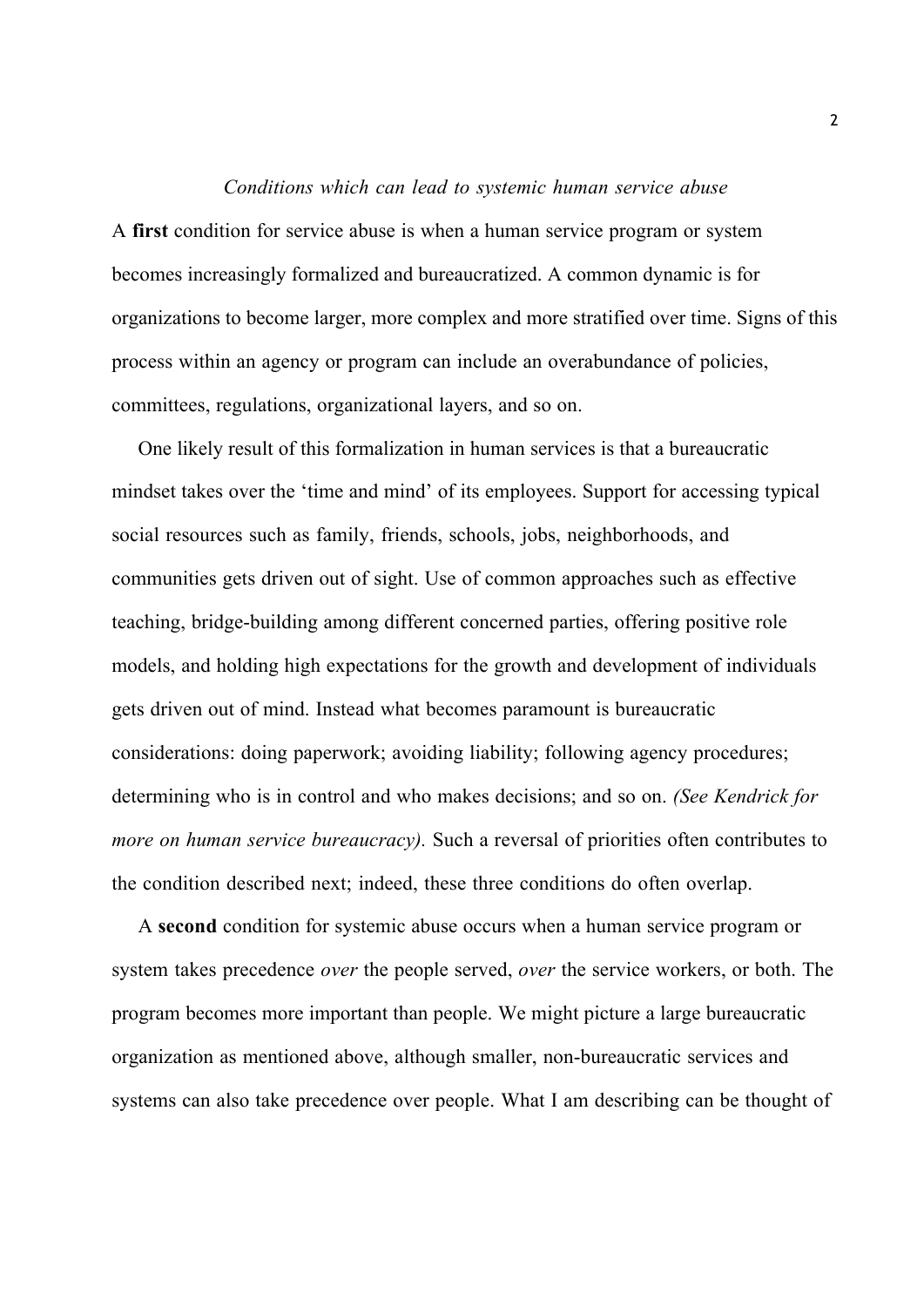as the 'de-personalization' of the system or organization.

The program or system can take precedence over the needs, interests, abilities, relationships, and well-being of the people served. For example, an agency's money needs can outweigh what is in the best interest of the service recipients. The service system or program can also take precedence over the abilities, ideas, strengths and relationships of the service workers. For example, service workers are often told to not get too emotionally close to the people served, as this is 'against agency policy.' Overall, a de-personalized program or system can become a wedge driven between people: (a) between the people served and service workers; (b) between co-workers; (c) between the people served and typical citizens; and so on. *(See McKnight for more on this issue).*

A **third** condition (which can also grow out of the first) contributing to systemic human service abuse is likely to develop when direction and guidance are imposed on service workers from above. Human service leaders, managers, administrators and directors are expected to, and should, set a vision and direction for programs and systems. Yet it is problematic when that direction is imposed without room for personal responsibility or accountability on the part of those carrying it out. This is true whether that imposed vision is itself good or bad. Such a dynamic is often exemplified by a topdown, one-way communication style.

In this problematic precondition of service abuse which I am describing, program priorities and responsibilities get set by service managers or system administrators who are far removed physically or socially from the devalued person and his or her situation. This imposition can occur through several layers of staff in a large hierarchical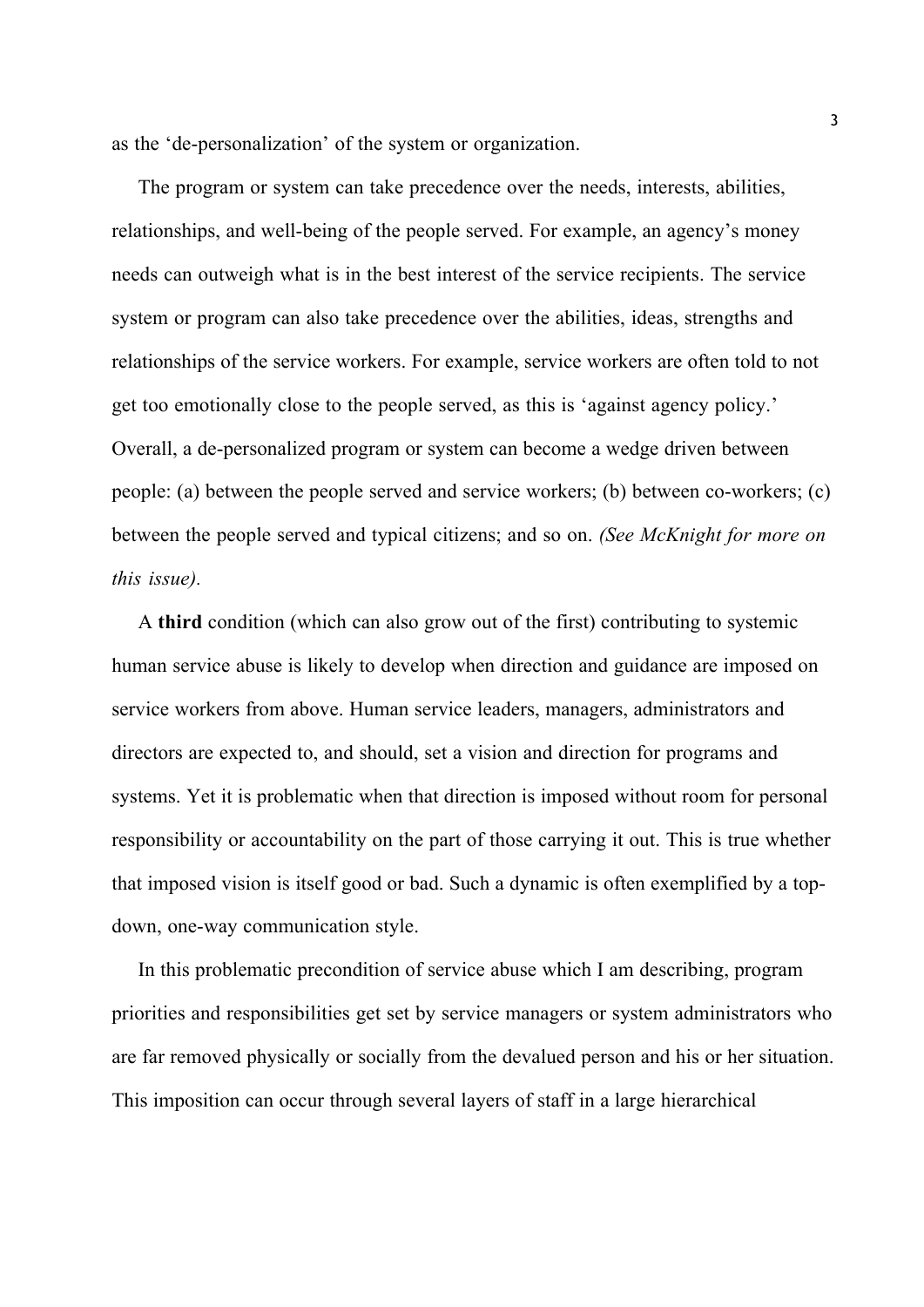organization for example, or when government directives and policies filter down to smaller, even less hierarchically-structured organizations.

### *Systemic patterns of service abuse*

These three developments (and others) can open the door to service abuse in many ways, but I will focus only on three. As well, they have many implications and nuances that I will simplify for clarity and brevity.

**First**, these developments can take away from a sense of relationship, interpersonal identification and personal involvement between the people served and service workers. Concerned service workers can find themselves physically, emotionally or socially separated from the people served. This separation often develops to the point where service workers feel that they have nothing in common with the people served, not even a shared humanity. A sense of responsibility for one another is therefore damaged or lost. Service workers may find themselves thinking "I know this is wrong, but it's out of my hands ... it's not my job ... what can I do?"

When relationship, identification, and personal responsibility are lacking, this can lead to apathy, neglect, or outright abuse on the part of some service workers. When a service worker becomes just a slot on an organizational chart "working on" a depersonalized service recipient, or when they do not see service clients as fellow human beings, then it becomes easier to treat service recipients abusively.

**Second**, as a result of the developments described above, socially devalued people often become so physically and socially isolated as to be 'hidden in plain sight' within human service systems. They are not known in any meaningful way by those in their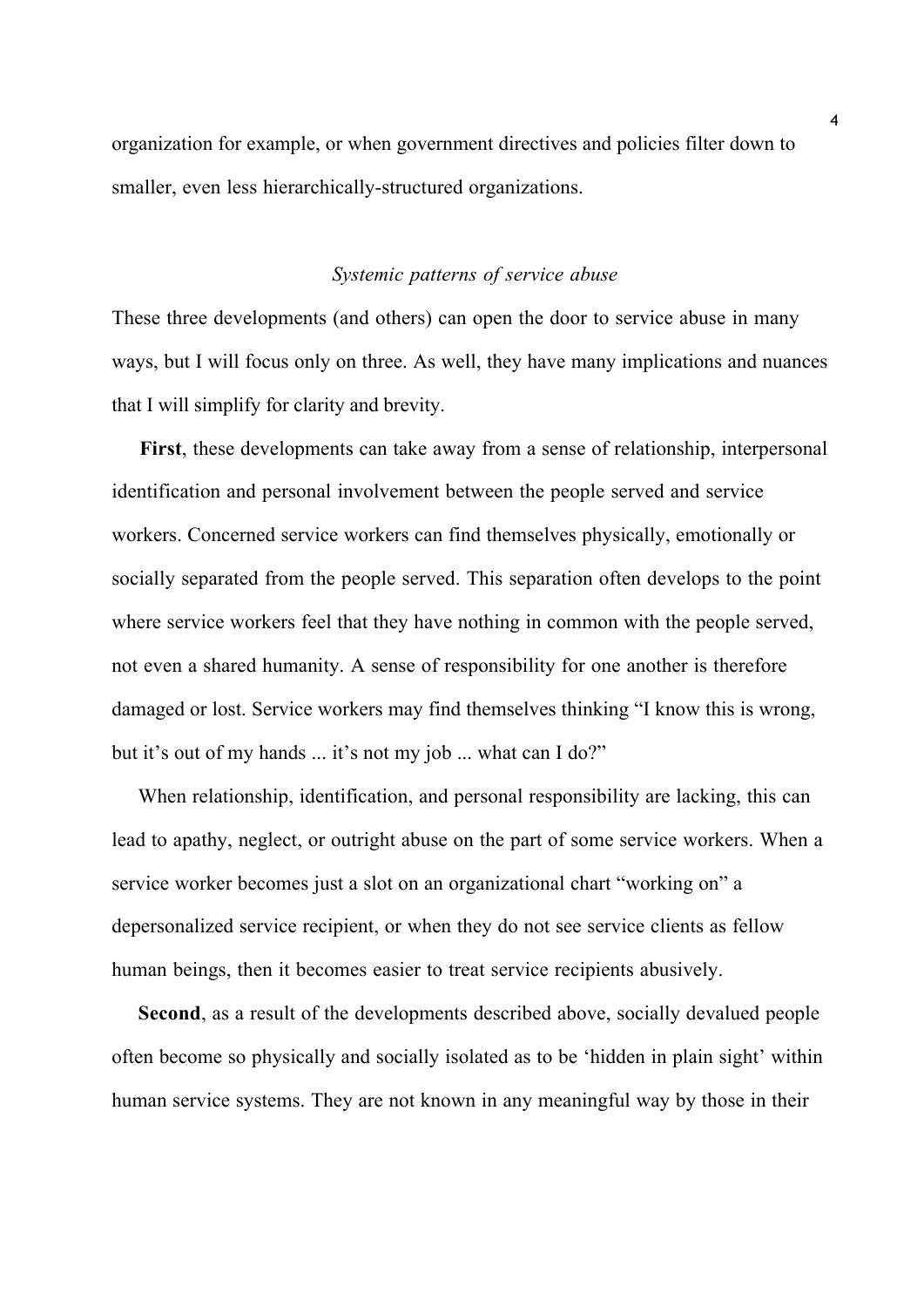community. Many devalued people are served in publically-funded programs and yet rarely see, or are seen by, typical citizens in typical places or in typical social situations. This negative reality is consistently described in evaluations and surveys of human service programs for many different groups of devalued people. (*See Flynn and Lemay; specifically Flynn and Aubry's article*).

Socially devalued people are commonly made and kept disconnected from other people with typical social status by their very own services. Almost all significant aspects of their lives get transacted within the confines of human service programs, agencies and systems. Such isolation is a reliable predictor of abuse. Harmful and abusive practices get carried out without anyone or very few seeing the negative consequences or the whole picture. This isolation and invisibility is a true vulnerability for people with low social status. This social invisibility can also result from the coverup and deception which is inextricably linked with violence, abuse and harmdoing. *(See Gilligan for more on the link between violence and deception).*

**Third**, the developments described above can cause service workers to become overwhelmed and frustrated. They may feel constrained by rules and regulations, and as if they are not able to accomplish anything positive or to see any positive fruit of their efforts. Such frustration can get taken out on essentially powerless service recipients by even good service workers, often unintentionally or unconsciously. It does not often get taken out in any real way on those in leadership or management positions, since they have power and status which devalued people clearly do not have. Such (unconscious) acting out of frustration can become abusive when directed at service recipients. Human beings are always tempted to vent our anger and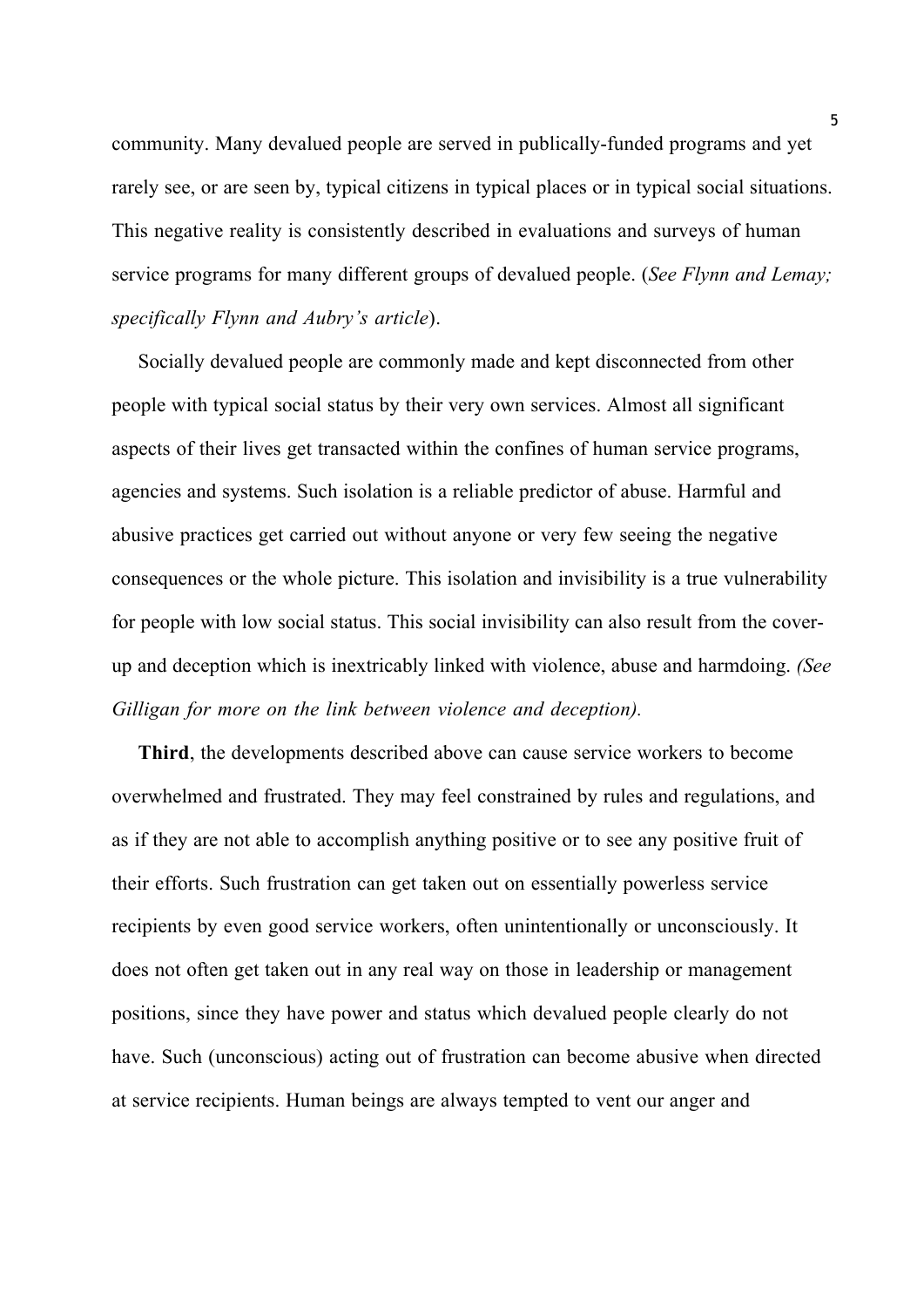frustration on the weak or on other scapegoats.

This critique of programs and systems is not meant to suggest that individual people are perfect, or that individuals would never cause or carry out abuse unless or until they were working in human service organizations. Yet individual service workers are persons who can at least grow, think, change, take responsibility, and make moral decisions. Organizations cannot do these things.

#### *Personalism*

A classic human service dilemma is for human service workers to find themselves wanting to do good, but working in a program or system that has some or all of the characteristics described above. This is an extremely difficult position to be in, and quite often causes service workers to feel great anxiety and anguish. In this situation, a person may engage in either more or less valid and adaptive responses. One of the first responses of many people, including service workers, is to look outside of oneself for the answer: "it's someone else's fault ... someone else must change ... this other person should do something ... if only a new law were passed, or a better policy written ... " Another common response is for a service worker to themselves feel oppressed by the organization, while essentially ignoring the plight of service recipients.

One potentially more adaptive response than those mentioned above lies in the ideas behind personalism. (Note that there are a number of other potentially valid responses to abuse and harmdoing, some of which are also consistent with personalism. *See Kendrick; McKnight; and Wolfensberger for examples of other responses.*) Personalism is a philosophy put forth by writers and thinkers such as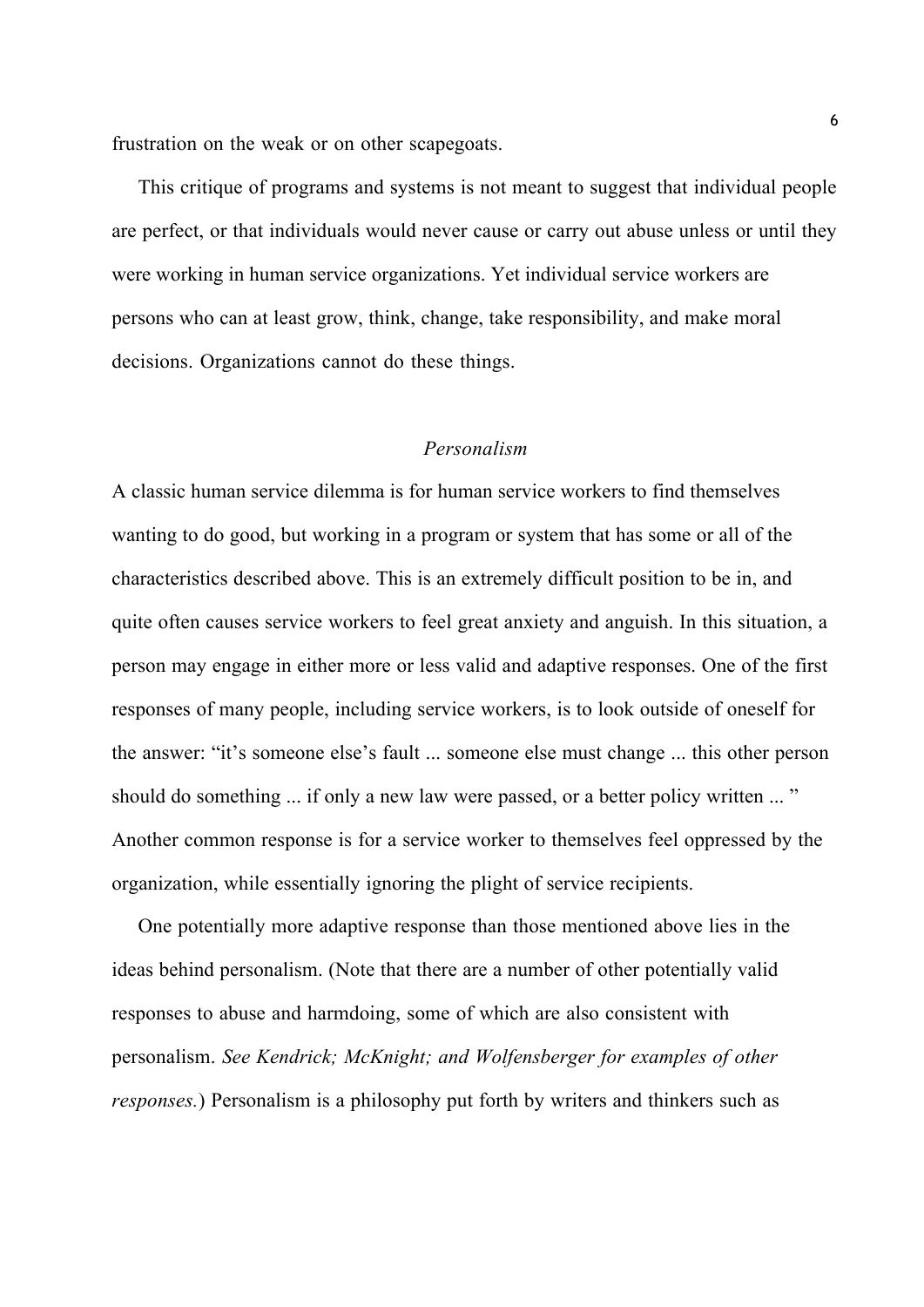Emmanuel Mounier, Peter Maurin and Dorothy Day. As described by Wolf Wolfensberger, personalism is built on three pillars or foundations, which I will review. These pillars are simple to explain, but complex and profound in their implications. It is all too easy to dismiss these ideas as mere platitudes, or to underestimate their power and depth.

The **first** pillar of personalism is the honoring of the inherent dignity of each and every person. In human services, for example, this includes the dignity of socially devalued people, their family and friends. It also includes the dignity of service workers. Dignity refers to the inherent nobility and worth of a person. Personalism calls us to strive to uphold the dignity of each person; regardless of age, ability, social status, past history, bad decisions, income, culture, and so on.

Adherence to this first pillar can provide an anchor for service workers *in* impersonal structures, or *toward* impersonal service structures. It elevates the person above a thing, such as a program, law, policy or system. Even when an agency does not recognize this dignity, an individual (service worker) can. Recognizing dignity personalizes rather than depersonalizes. This recognition helps build a wall and a safeguard against abuse and harmdoing. A difficult question is, how can I honor the dignity of others, no matter how well-disguised or hidden? Do I see the dignity of someone who cannot speak, who is not intelligent, who is addicted to drugs, who is apathetic towards others, who has hurt a child, or who has abused someone? How do I practice ongoing consciousness of the dignity of others?

The **second** pillar of personalism is the assumption of personal moral responsibility. It speaks to our obligation to do what is right, and to try to live morally. Implicit in this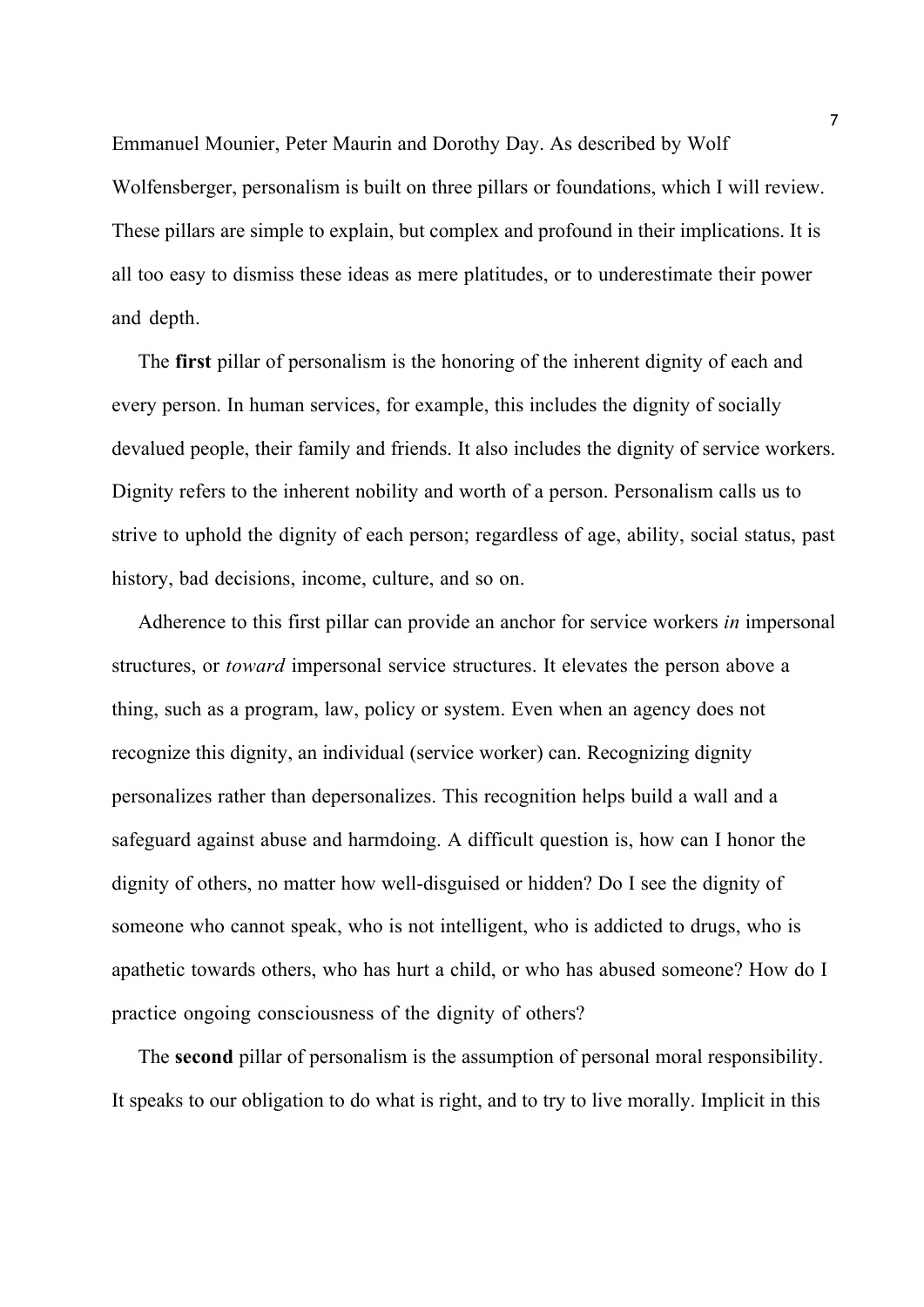pillar are the assumptions that: right and wrong exist; we can discern even if imperfectly what is right and what is wrong; and that we should strive to do the right and to avoid the wrong as much as possible. Personalism teaches that we are responsible for what we do. We are not responsible for other's (bad) decisions or acts; they are. We are not compelled to carry out someone else's bad decisions if it goes against what we believe is right and true. Indeed, in that case, an assumption of personal moral responsibility would compel us *not* to carry out that bad decision. We are not cogs or robots, but persons who are free to decide.

This pillar does not imply that we always work alone, but that we seek out other moral actors and allies. We invite, support and challenge others (no matter where they stand on an organizational or government chart) to take responsibility for their own acts, remembering perhaps when others have done this for us. We also invite devalued people, including those receiving human services, to take personal moral responsibility. This pillar too raises difficult questions. How do we take on personal moral responsibility in the face of pressures not to do so? How do we invite others to assume personal moral responsibility, some of whom will not want to even think about it?

The **third** pillar of personalism is the principle of subsidiarity. Subsidiarity calls for taking action at the lowest level of formality which is effective. If something can be done well or even better on a smaller, less formal, less structured, or more local level, it will be better done that way. It will be better for all involved, and better (or potentially more effective of positive change) in the long run. This principle implies, for example, doing things on a personal, friend, family, school, neighborhood, or church level before going up the ladder to more formal, often agency-based, social structures and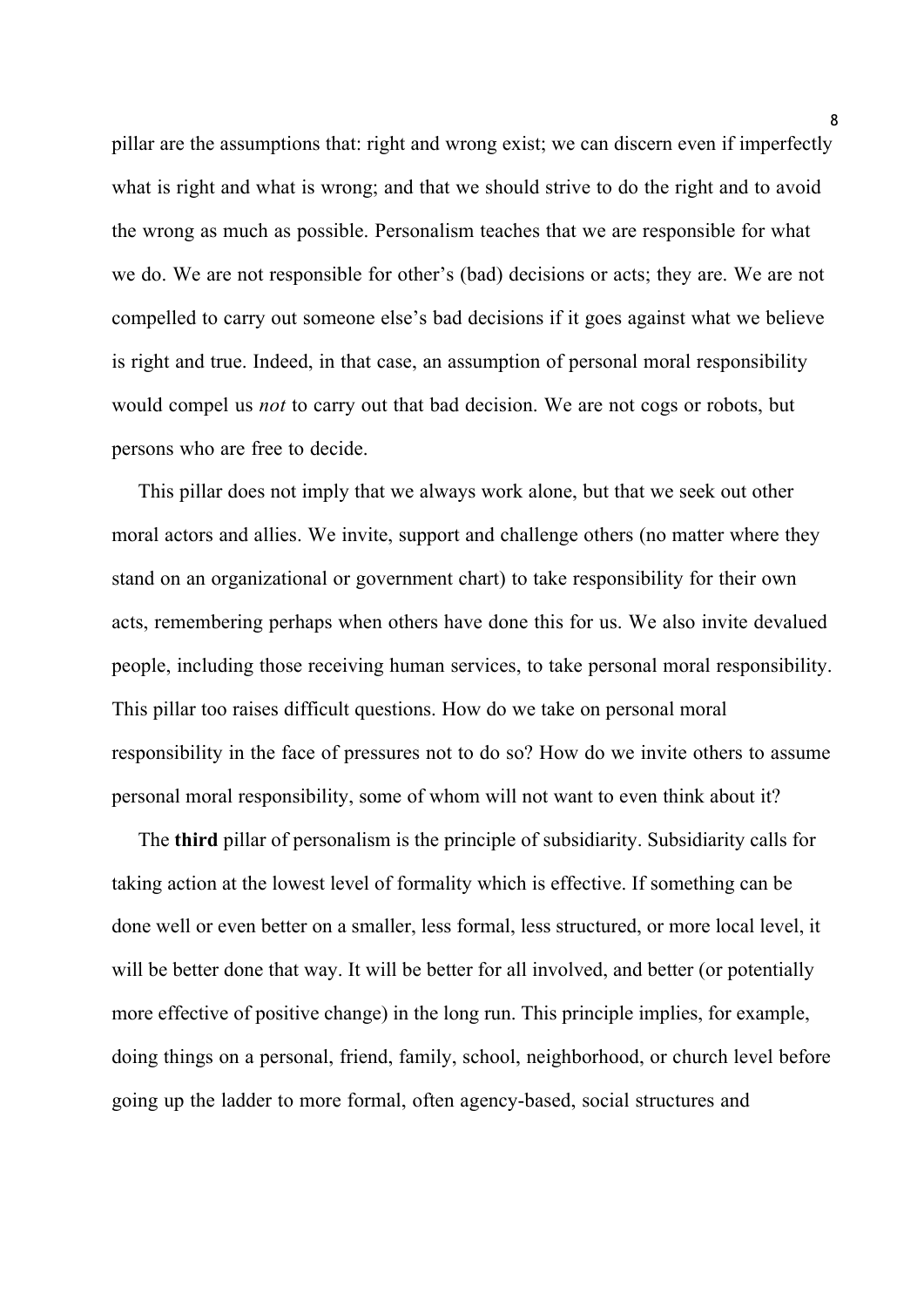organizations.

In human services, subsidiarity calls for those closest in relationship to the devalued person to be involved in helping. Those with the closest perspective on an issue (i.e., the person themselves, their family, their friends, their neighbors or co-workers, often their long-time service workers, etc.) should ideally be part of addressing it. Thinking more about people than systems and about small, informal efforts can help keep the door closed on individual and systemic abusive practices.

Focusing on local, informal efforts requires ongoing struggle and consciousnessraising. Our tendency is to jump straight to the organizational approach. We go immediately to an agency or to the government for help. Personalism invites us to resist this tendency, as well as the tendencies for our organizations to get bigger, to add layers, or to build up formal bureaucratic structures which often grow out of individual control. Big is not intrinsically bad, yet it does create a unique set of predictable and often intractable problems. An important question is, how do we resist those temptations to get bigger so we can "help more people" without acknowledging the problems in getting bigger? Another fundamental question is, how do we 'stand by' or 'walk with' people as the programs and systems around them and around us get bigger and more formalized?

## *Conclusion*

Taking a personalist stance can bring us a cost, even a heavy one. For example, we may be ridiculed or treated as an outcast in a human service organization. We may become (even more) isolated within an agency, or be reassigned, disciplined or fired. Sometimes,

9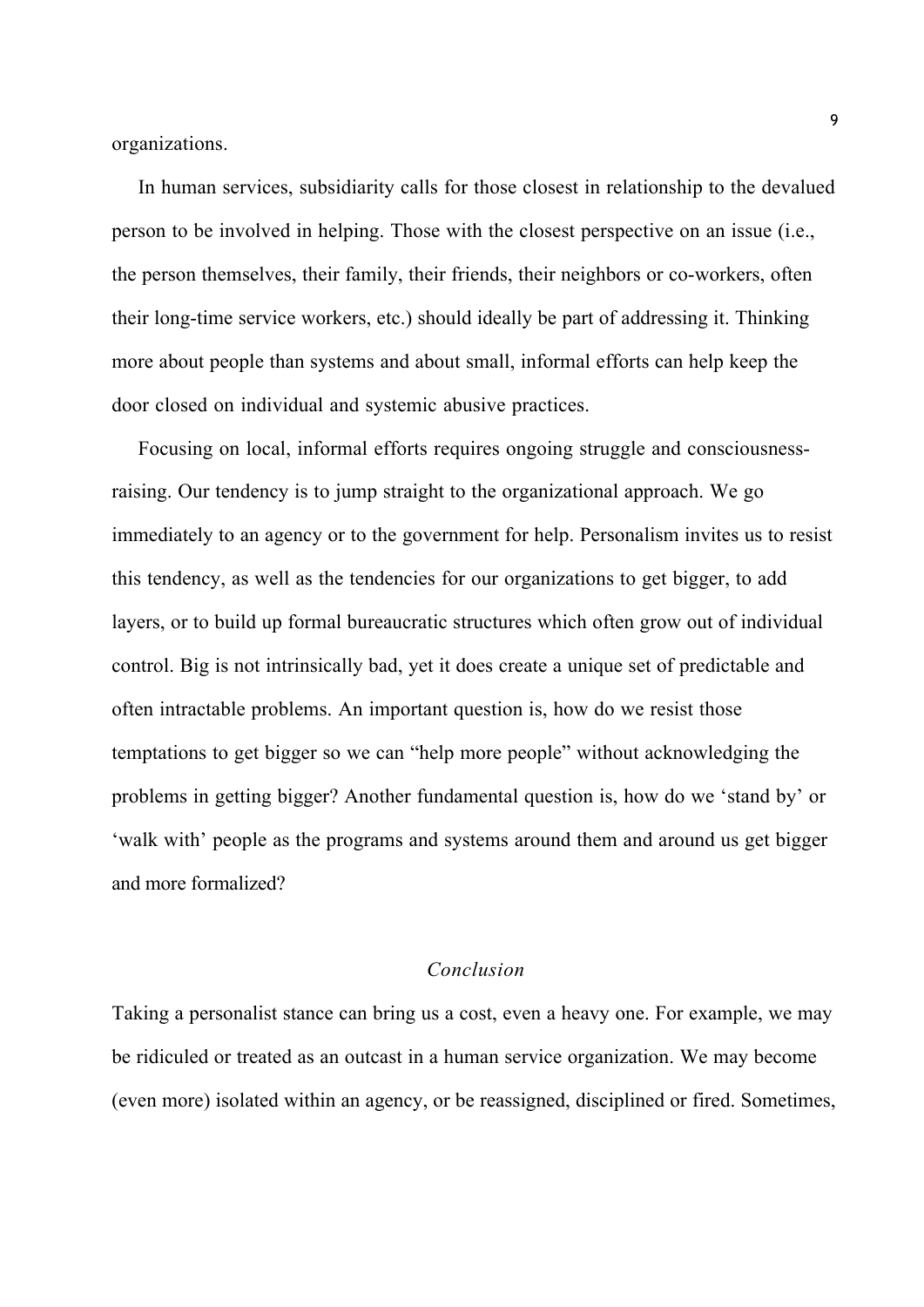we may begin to doubt ourselves and our stance. Despite our best efforts, bad things can still happen.

Yet embracing personalism can also bear good fruit for us and others. To struggle to do what is right is often ennobling. We may also find (more) joy in our service to others. Our relationships with devalued people and with colleagues may deepen and become more genuine. We may grow in maturity, wisdom and understanding. We may meet likeminded people. As well, good things might happen for vulnerable and devalued people, including long-lasting positive changes. The important struggle though remains to do what is right primarily because it is right, not because of the (potential) outcomes.

Personalism is a simple yet powerful philosophy. Honoring the dignity of others, taking on personal moral responsibility, and embracing subsidiarity can help us to not engage in systemic abusive practices, or at least to minimize the effects of those oppressive dynamics which cause harm to service recipients. Personalism calls us us to do what is right. It can motivate us not only to resist systemic patterns of human service abuse, but also to seek more relevant and coherent alternatives. It invites us to keep our focus on the person and on our relationships with others. It can guide individual as well as communal action.

Trying to live out the three pillars of personalism can cut through many of the distractions and temptations that concerned people, including service workers, face. It will require a lot of hard, ongoing, personal effort. It will be difficult to accomplish alone, without like-minded allies. And finally, personalism raises a challenging dilemma for those who work in services, namely: how much good can one truly accomplish within formal, organized, largely impersonal service structures?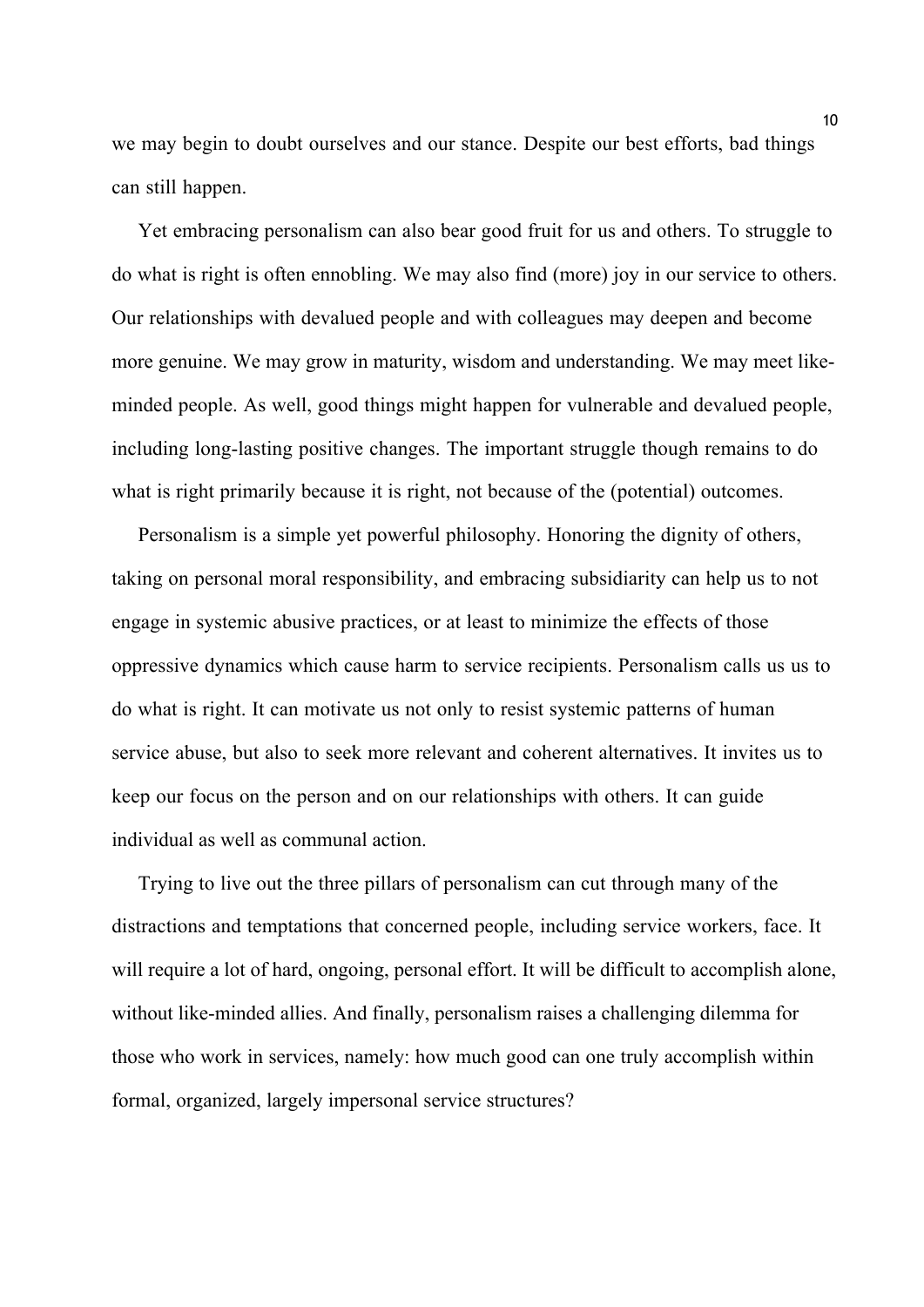As Peter Maurin taught, personalism can be a powerful tool for positive change, but it is like a box of dynamite with a lid on it. We need to take the lid off if we are going to use its power for good.